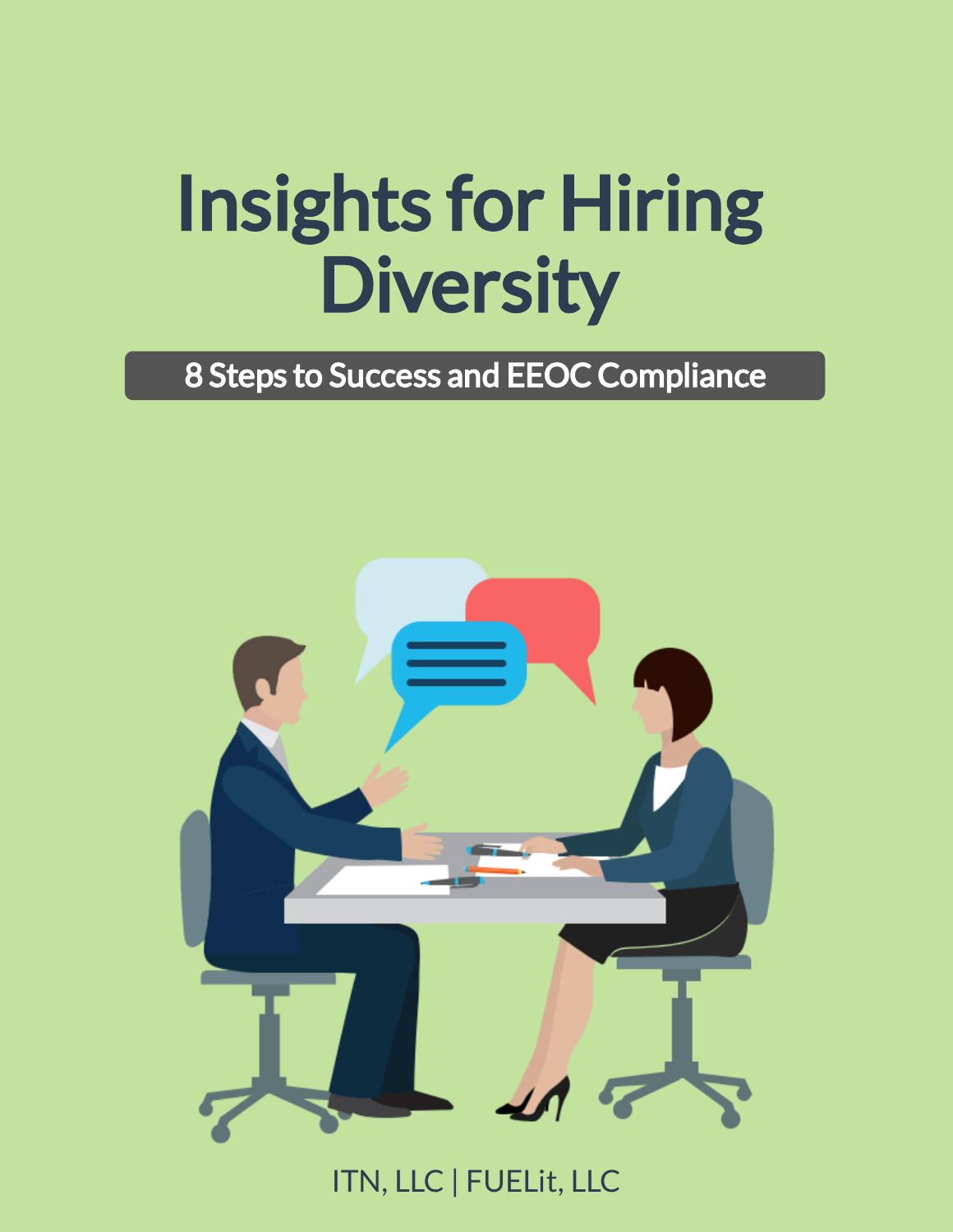#### Table of Contents

| <b>Table of Contents</b>                        | $\overline{2}$ |
|-------------------------------------------------|----------------|
| <b>Introduction</b>                             | 3              |
| Step 1: Know the Law                            | 4              |
| Step 2: Understand Who to Hire                  | 5              |
| Step 3: Create a Job Benchmark                  | 6              |
| <b>Assessments and Skills Testing</b>           | 7              |
| <b>Step 4: Prepare Your Interview Questions</b> | 8              |
| <b>Types of Interview Questions</b>             | 9              |
| <b>Step 5: Know Your Results</b>                | 10             |
| Step 6: Standardize Your Hiring Process         | 11             |
| <b>Step 7: Measure Your Biases</b>              | 12             |
| <b>Organization Bias Assessment</b>             | 13             |
| <b>Step 8: Train Your Hiring Managers</b>       | 14             |
| <b>Conclusions</b>                              | 16             |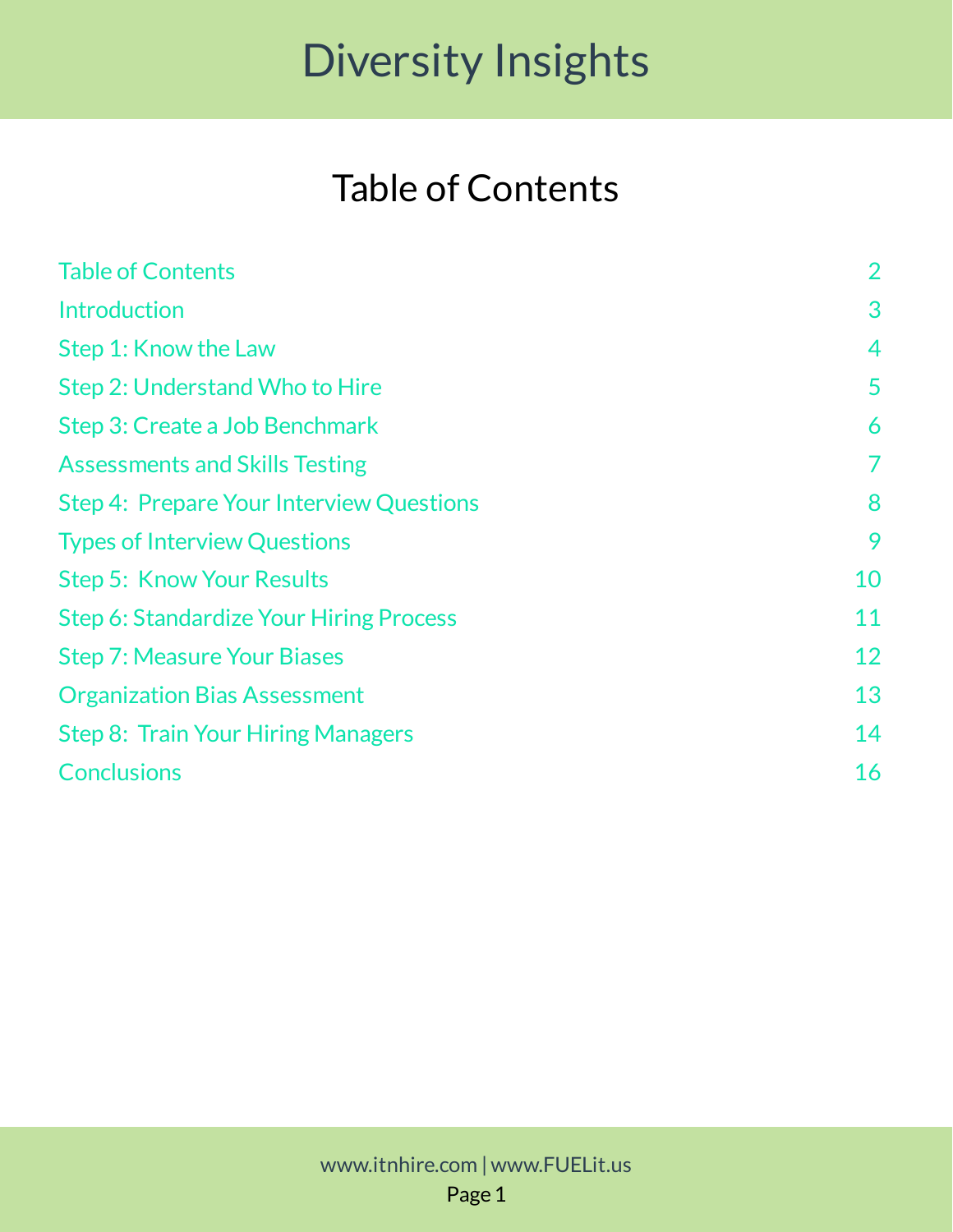#### Introduction

In the ideal world of hiring, participants such as recruiters, hiring managers and everyone else involved in the hiring process would be perfectly aligned. After all, everyone has the same goal: to get the perfect candidate who accepts the offer, and meets or exceeds the expectations of the job. Unfortunately, the many different participants in the hiring process have different perspectives, different job expectations and different people values. When recruiters, hiring managers and interviewers aren't on the same page in every step of the hiring process, wasted time, high expenses and poor results soon follow.

So, what is the answer? In this eBook, we'll explore exactly how you can create a structured hiring process that (1) Clearly defines job expectations, (2) Relates applicant attributes to job benchmarks (3) Informs interviewers of their bias tendencies, (4) Creates a structured interview process and (5) Uses data to provide insights and improve your hiring results.

> Selecting the right people is one of the most important decisions you'll ever make.

Why is this important? The vast majority of people don't actively discriminate in hiring decisions. But we are all human an we all have inherent biases. The steps outlined below will provide you with a check list for reducing or eliminating unintended bias and resulting discrimination.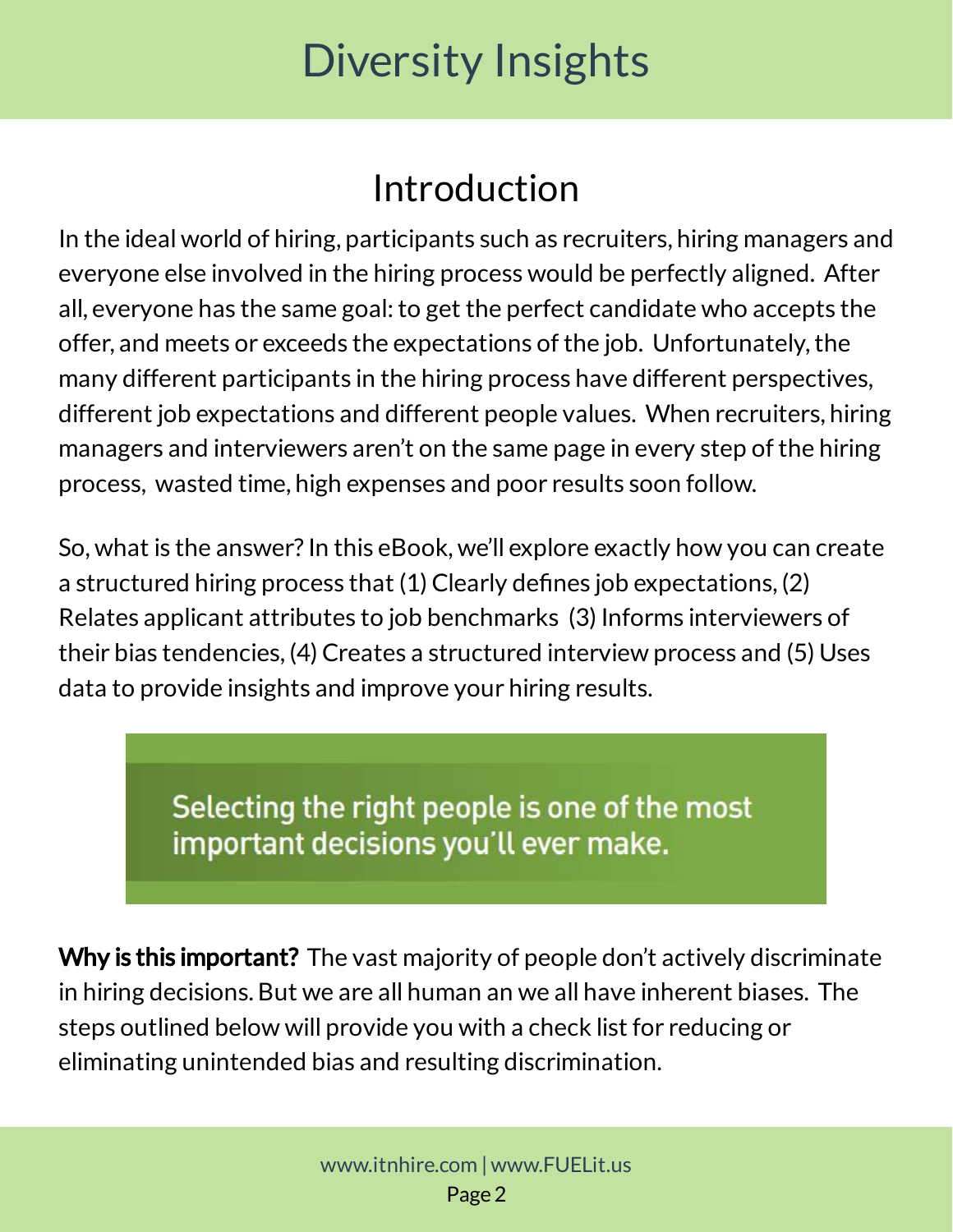#### Step 1: Know the Law

Let's get started by understanding the law. Hiring to build a workforce has two major responsibilities: (1) Hiring the right person for the job and (2) Complying with regulations set forth by the U.S. Equal Employment Opportunity Commission (EEOC). Meeting these two objectives is no easy task. Especially important is to ensure that the myriad of people involved in your hiring process are in compliance with EEOC regulations for protected classes.

EEOC regulations make it illegal during hiring and employment decisions to discriminate against someone on the basis of several individual characteristics. It is therefore important that any who is conducting an interview (1) Is trained in the principles of conducting an interview, and (2) Clearly understands EEOC law and its protected classifications.

Below is a simple overview of the major protected classes as defined by the EEOC.

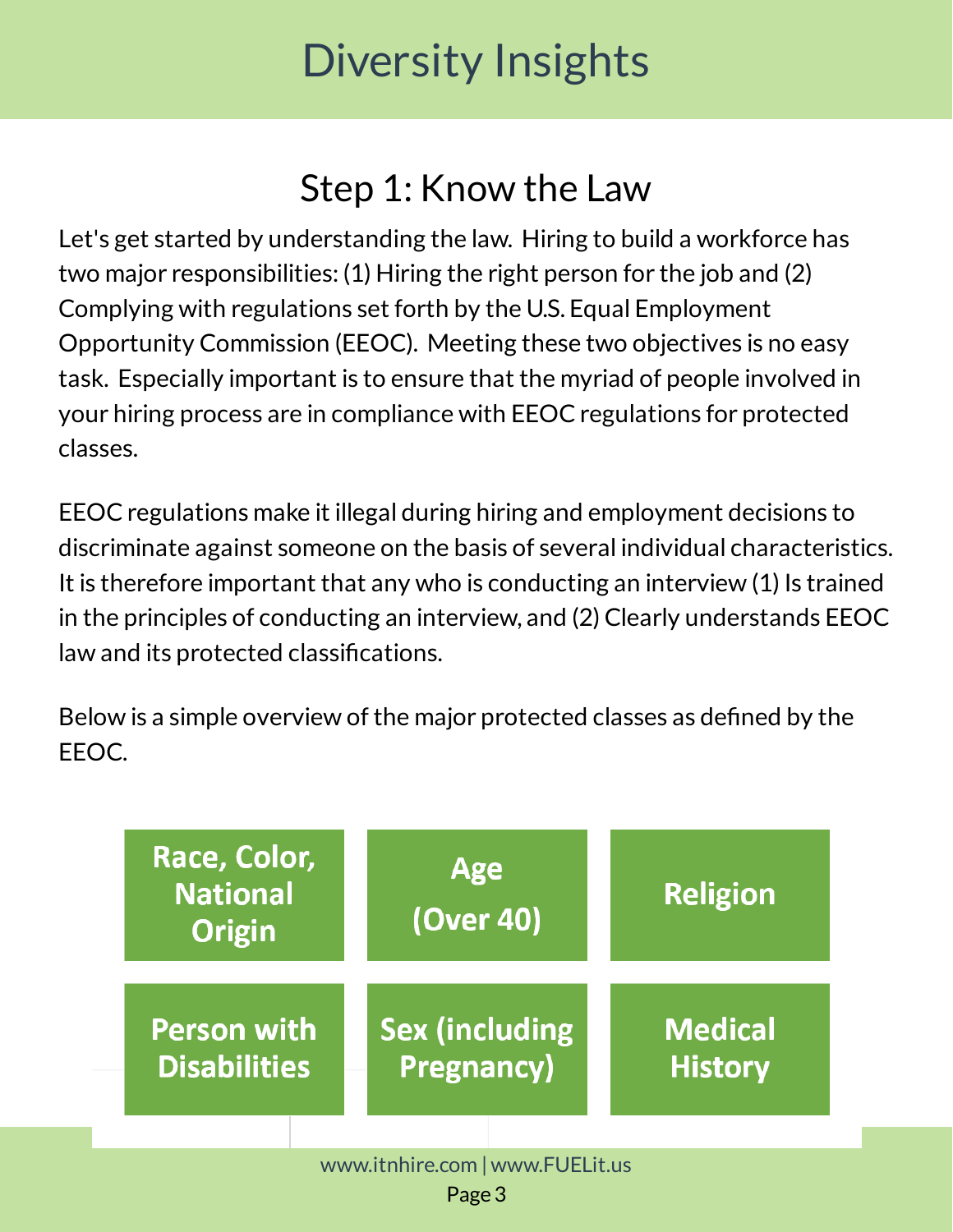### Step 2: Understand Who to Hire

In the "No Bias" Hiring approach the ideal candidate is defined by the business needs and the performance measures related to the job. To be impartial in your hiring process, where possible, you should establish performance measures that are objective, and numerical.

Once job measures are in place the next step in the process is to develop job expectations for applicants based on your performance measures. Critical to this task is to have a holistic view of the competencies and attributes needed for job success. Here is a recommended planning approach to take.

- Review the job tasks and responsibilities
- Review the competencies necessary to perform the tasks and responsibilities
- Identify the competencies that are required upon entry
- Obtain confirmation of competencies from SMEs
- Conduct a job analysis if one does not exist

Once completed, you can summarize your job expectations by creating a "Workforce Selection Factor Guide". The Workforce Selection Factor Guide will include the job description and all critical factors related to the job such as; specific skills, prior experience, education, personal traits, competencies and general mental abilities.

Let ITN use its experience, data bases and insights to help you develop your Workforce Selection Factor Guide.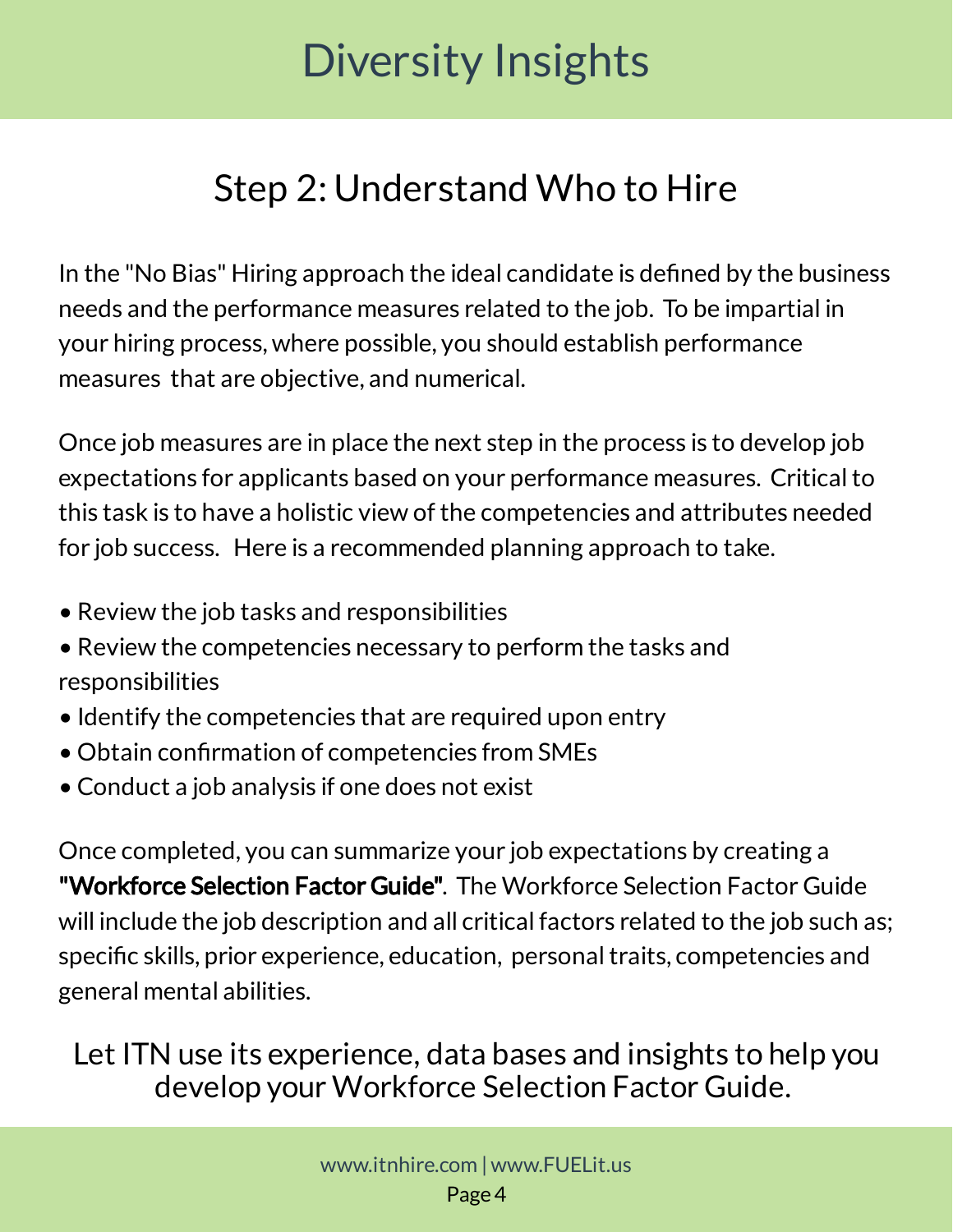#### Step 3: Create a Job Benchmark

Now that you have your job attributes and related performance metrics defined, its time to benchmark them. Job Benchmarking is the process of creating a point of reference against which a particular job may be compared or assessed. The first step we take is to round up your Subject Matter Experts (SME's) who understand the job. This group of experts then work to identify the key accountabilities for the job being benchmarked. Once the key accountabilities are identified the SME's take the assessments and skills tests that will be used to evaluate job applicants. The scores of the SME's are then aggregated to a mean value which is use as a standard to measure against.

Essential job requirements and associated benchmarks are typically divided into two types: technical or behavioral. Technical requirements are specific skills, knowledge, or experience necessary for the position. Behavioral requirements are how a person needs to act to be successful. An example might be a job requirment for a person who is outgoing, self-motivated and well-organized.

ITN offers an extensive library of Workforce Selection Factors for most positions as well as a complete library of Assessments and Skills Tests.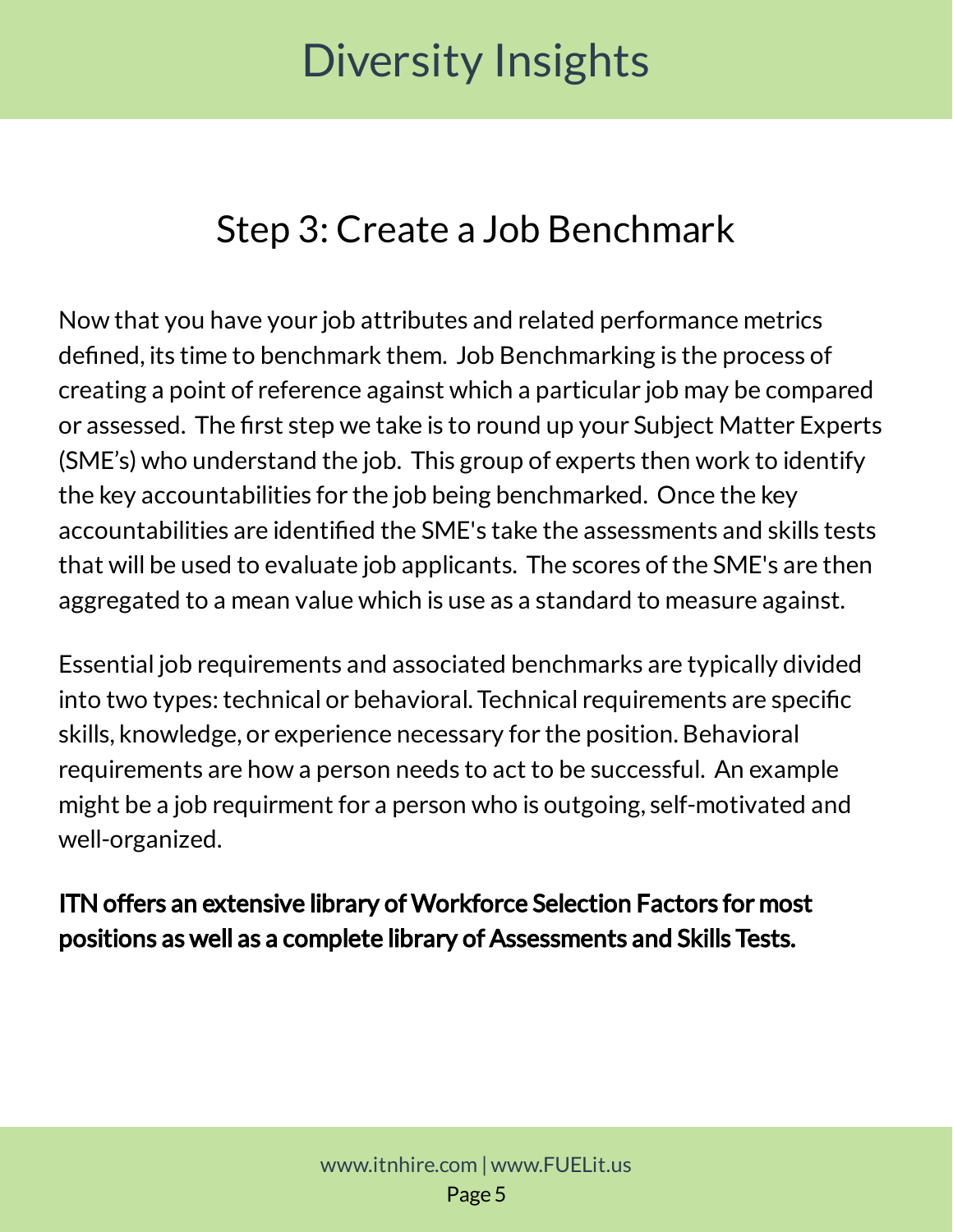#### Assessments and Skills Testing

Assessments and skills test are an exceptionally good way to obtain objective insights about your job applicants. They remove much of misinformation associated with our biases and the shading of applicant provided information.

Tell us about your assessment and skill testing needs. We have a library of over 100 skills tests and assessments of all types. Our platform allows you to mix and match test modules. All skills tests and assessments are online and mobile device friendly.



Finding the right talent is difficult to say the least. The use of testing and assessments provide insights and confidence that will save you time and money in your efforts to hire and build a more diverse organization.

Learn More: www.itnhire.com/assessments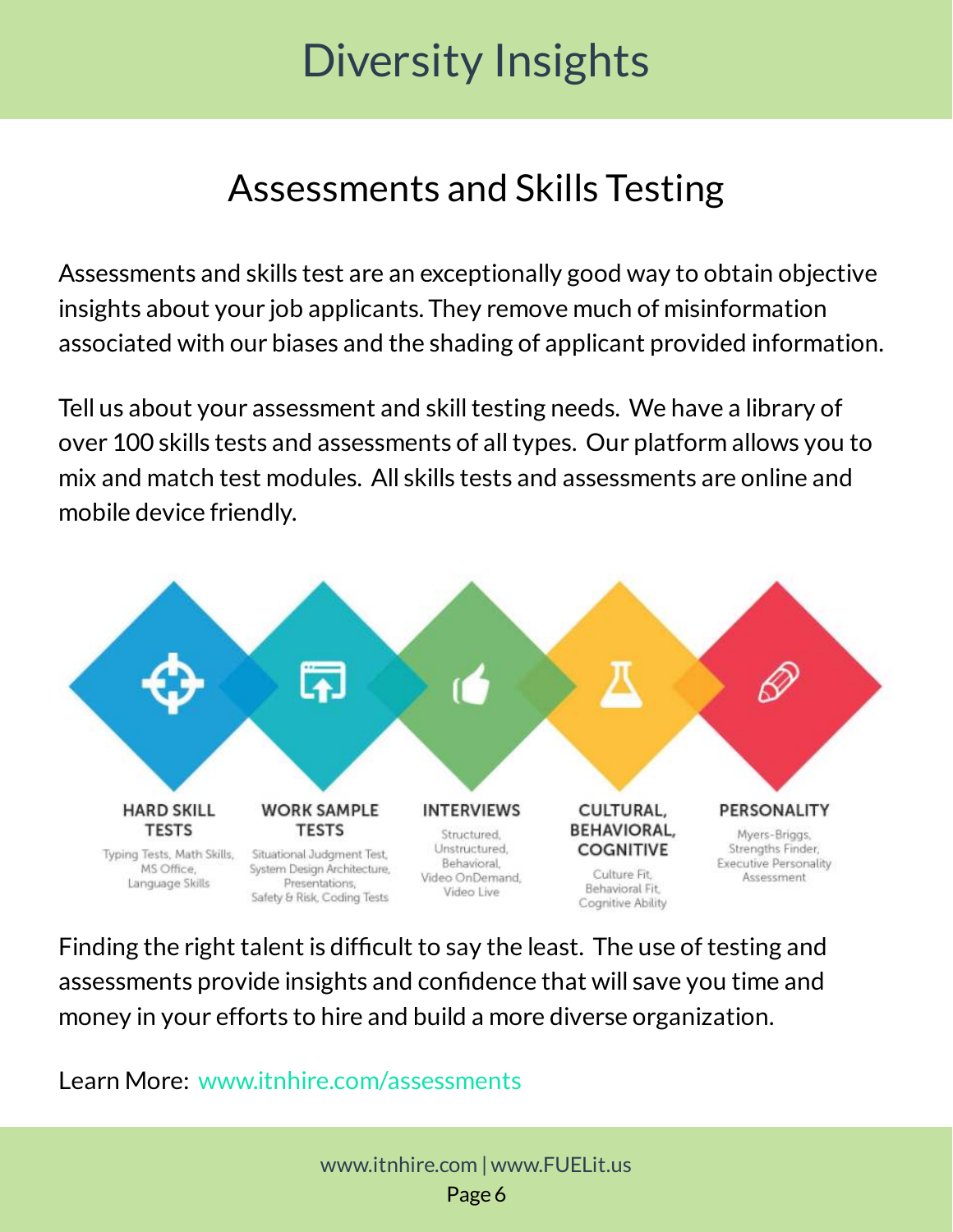### Step 4: Prepare Your Interview Questions

Once the job description has been defined along with key attributes and benchmarks, it is time to reflect the job needs as interview questions.

There are two types of interview questions that you should consider (1) Online Interview Questions and (2) In-person Interview Questions.

#### Online interview questions should be:

1. Short and usually multiple choice questions that address basic qualifications

2. Identify the attributes and qualities required for the job.

#### In-person Interviews should be:

1. Reflective of the job and tied to competencies identified through the job analysis

- 2. Open-ended
- 3. Clear and concise

When providing interview questions, all job candidates should recieve the same questions and answers should be noted for review.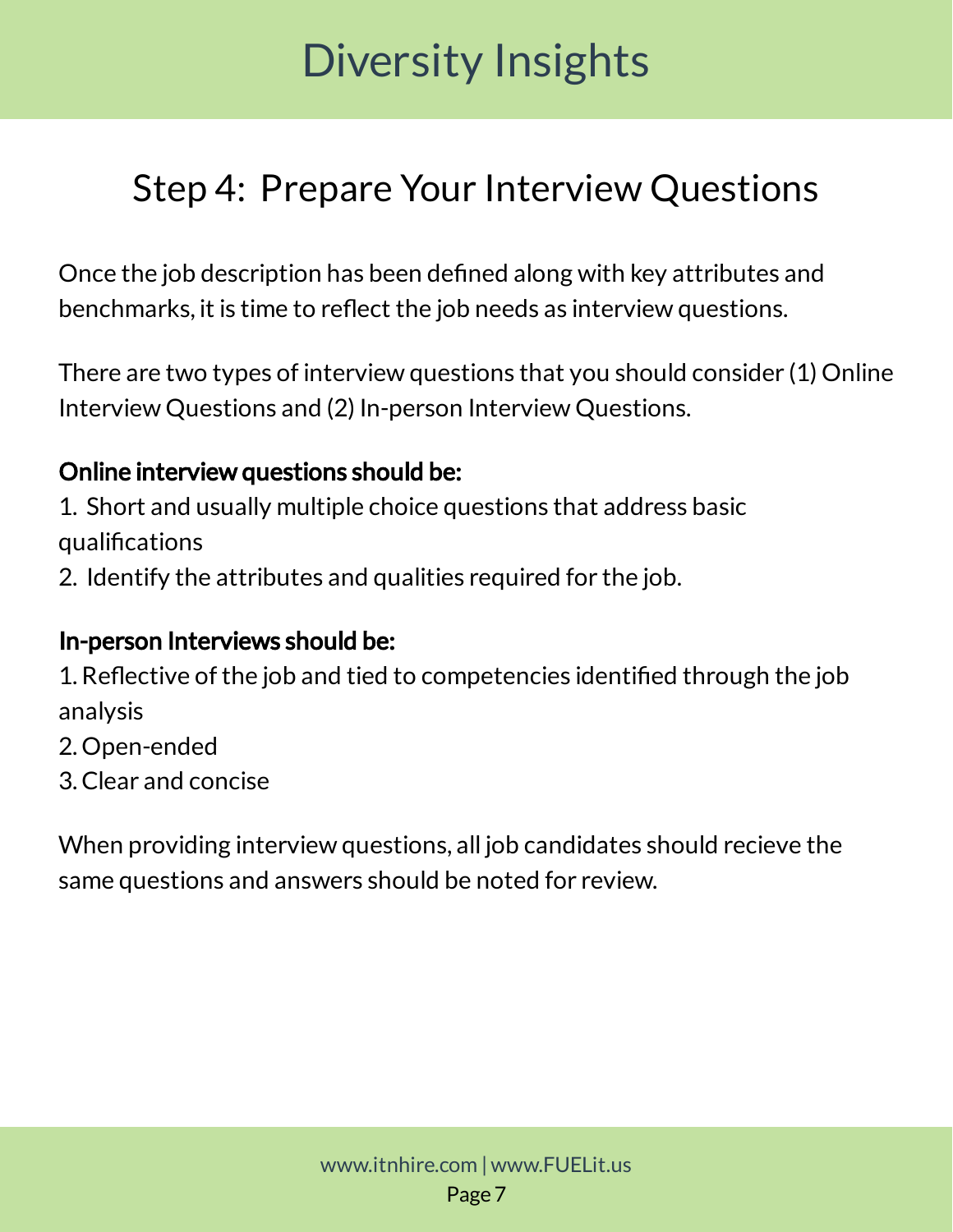### Types of Interview Questions

Role Specific Questions - Ask what factors would affect your course of action for a job related challenge. Based on the premise that people will act according to their beliefs.

Operational Questions - Ask for descriptions, details, observations and/or insights of people, objects, processes and/or events of conditions related to the job.

Situational Questions - Present realistic job scenarios or dilemmas and ask how applicants would respond. Based on the premise that people's intentions are closely tied to their actual behavior

Behavioral Questions - Draw from a candidate's actual behavior during past experiences (which demonstrate job-related competencies). Based on the premise that the best predictor of future behavior on the job is past behavior.

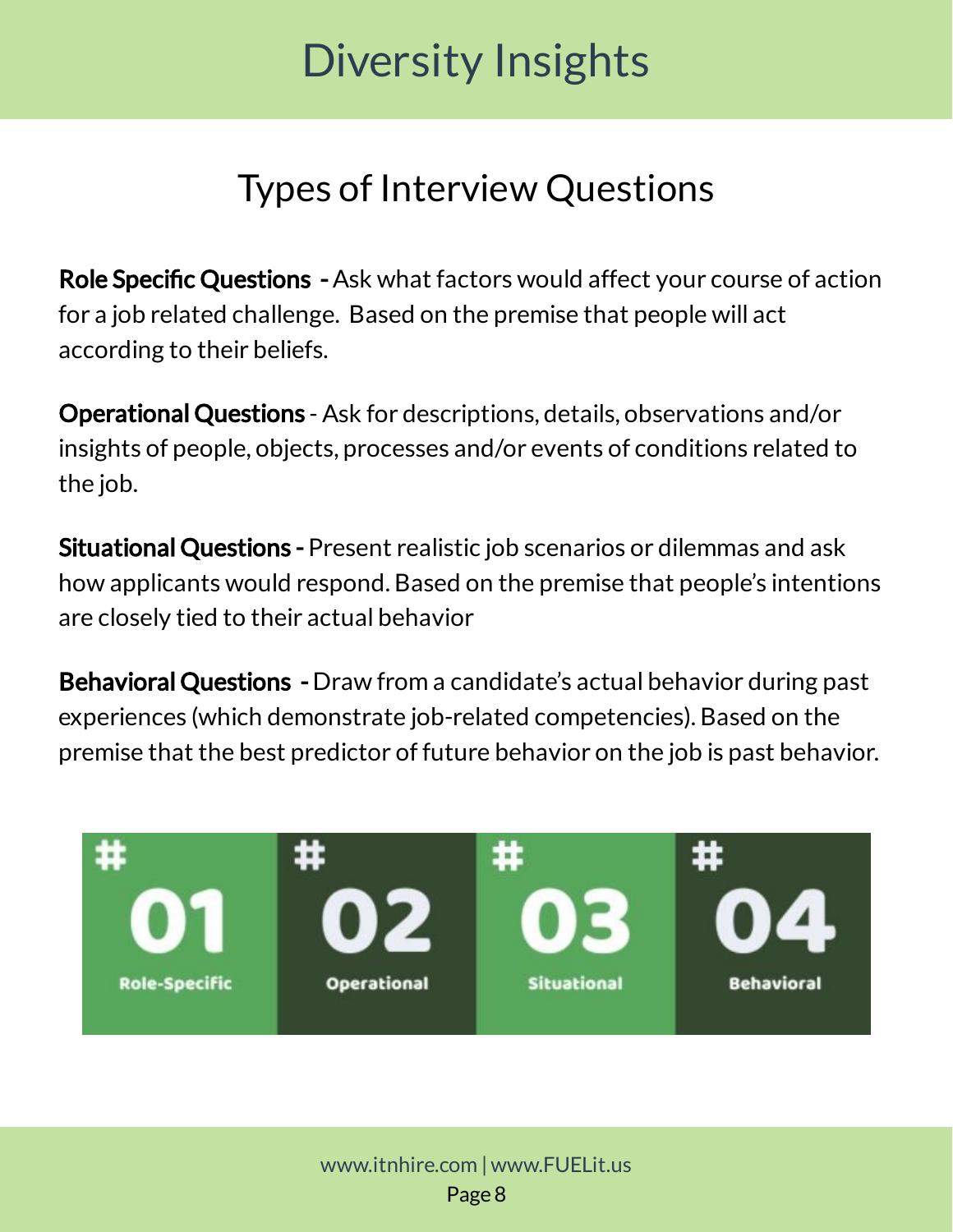### Step 5: Know Your Results

Essential to the interview process is capturing your insights in a meaningful way that can be communicated to others. One of best and easiest ways to accomplish this is with an Interview Scorecard.

The interview scorecard is the summary list of skills, traits and qualifications that your job applicants will need to have in order to be successful in the upcoming role. The attributes are what the interview process will be designed to test and verify for each candidate. As each job candidate is interviewed, their qualifications relative to job needs are scored.



Scoring scales are typically established by the SME's. The SMEs determine how applicants at each proficiency level might respond and then assign a corresponding score. Scores for each applicant interview item are then totaled and compared after the interview. Differences between interviewer scores are noted as points of discussion.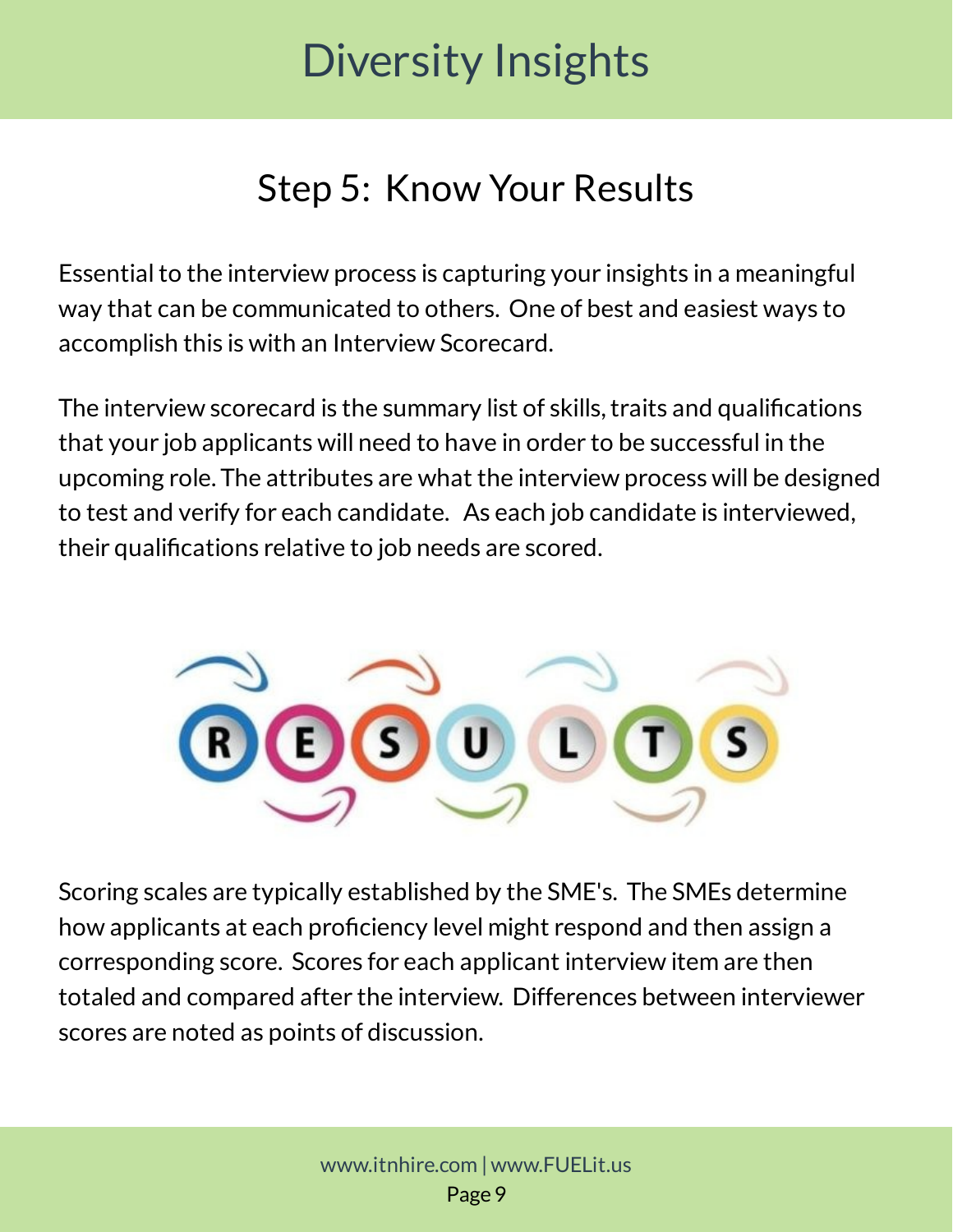#### Step 6: Standardize Your Hiring Process

One of the key principles of hiring is to treat every job applicant in the same way. Unfortunately, it is incredibly common for hiring managers to lack a standardized, consistent hiring process. Hiring managers often create their own interviews and tests that help them determine the best candidates for their open positions. This lack of control allows for more bias and thus more room for error. Standardizing the hiring process leads to better quality hires and increased productivity.

A great way to standardize your hiring process is throught the use of an applicant tracking system. These online platforms are highly capable of standardizing and automation almost every step of your hiring process. You can learn more about the ITN applicant tracking system at www.itnhire.com.

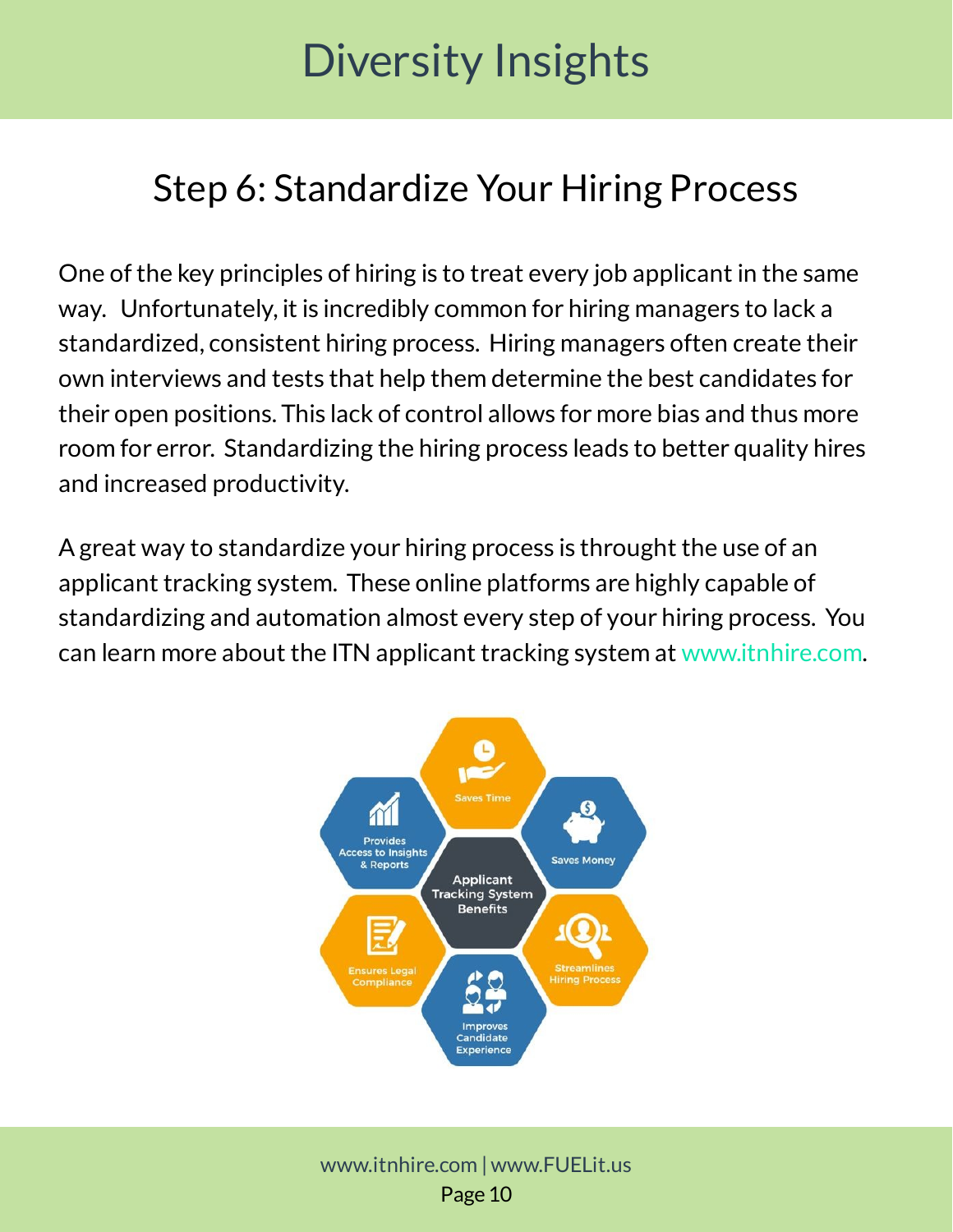#### Step 7: Measure Your Biases

Most of us would not say we are biased. We consider ourselves to be objective fair-minded individuals. But the truth is many well-intentioned individuals are often influenced by their unconscious biases.

Our unconscious biases come from direct experiences we have had with people, events, and situations as well as through indirect experiences learned through stories, books, media and culture. These hidden biases can impact us in a variety of ways, especially when it comes to interviewing and hiring. Because of our biases we may make some inappropriate or even bad selection choices. As you interview job candidates, follow the plan and beware of your potential bias pitfalls.



#### Page 11 www.itnhire.com | www.FUELit.us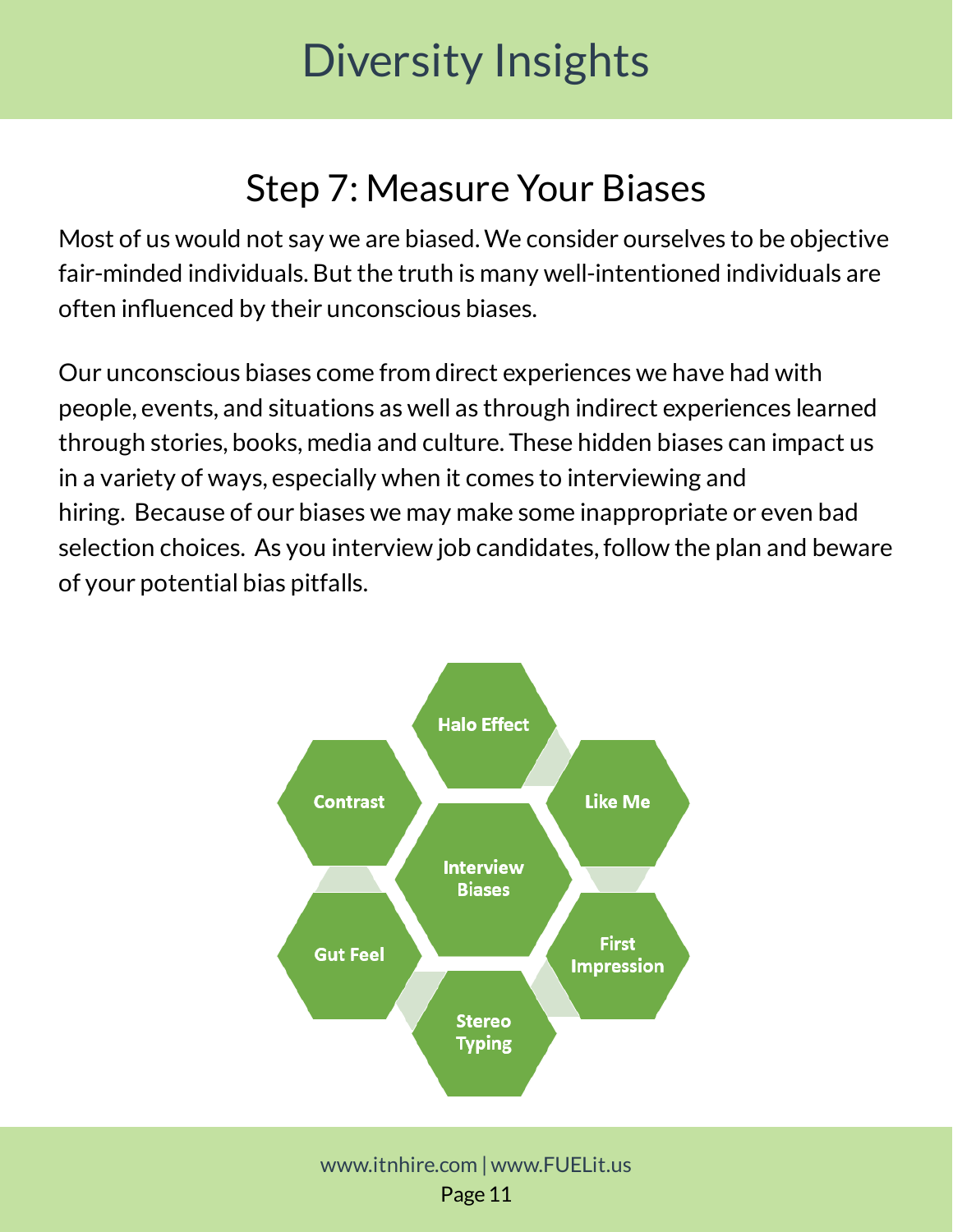#### Organization Bias Assessment

Would you like to know if your organization has collective bias tendencies, especially unconscious or implicit biases? Unconscious biases are social stereotypes about certain groups of people that individuals form outside their own conscious awareness. Everyone holds unconscious beliefs about various social and identity groups, and these biases stem from one's tendency to organize social worlds by categorizing.



To assess an organization's implicit bias, we provide each member of a team, group, department or function the Harvard Implicit Assessment Test (IAT). We then use the Assessment Standards Institute to collect and aggregate the unnamed, self-reported, classification data. Our team of data experts summarizes your data to report collective biases for different bias types, and groups. Your aggregated group data is then compared internally and to national norms.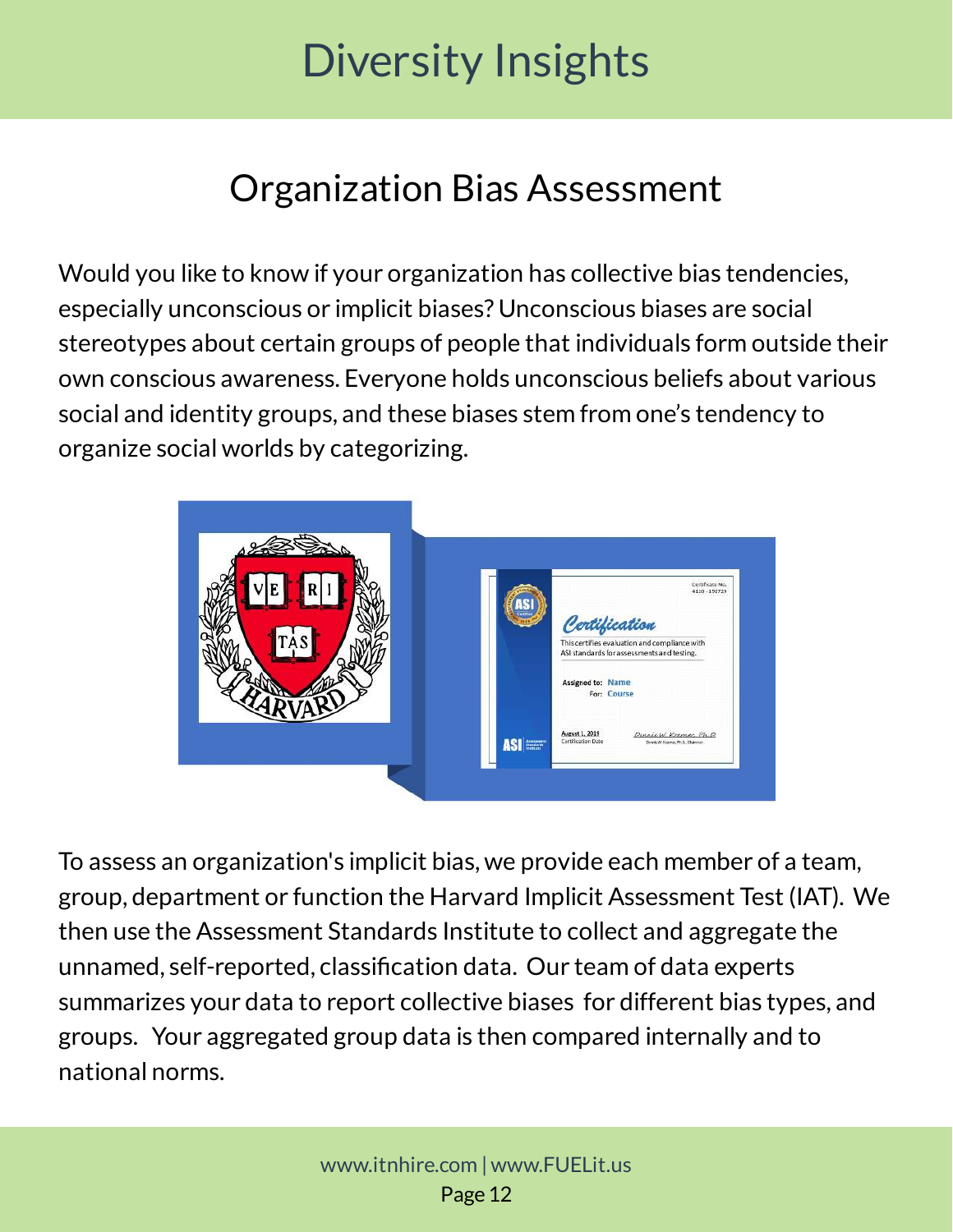#### Step 8: Train Your Hiring Managers

Hiring is one of the most important jobs in a company. When we hire someone, we are determining their future and the future of the company. Yet most managers have not undergone formal hiring training. This is a critical deficiency and especially important to the avoidance of unlawful practices.

If you are looking to train and align your hiring teams on how to hire better talent and comply with the law .... we are here to help. We offer both live instructor training and online interview training courses.



Learn More about our online interview training courses at itnacademy.com/interview-training .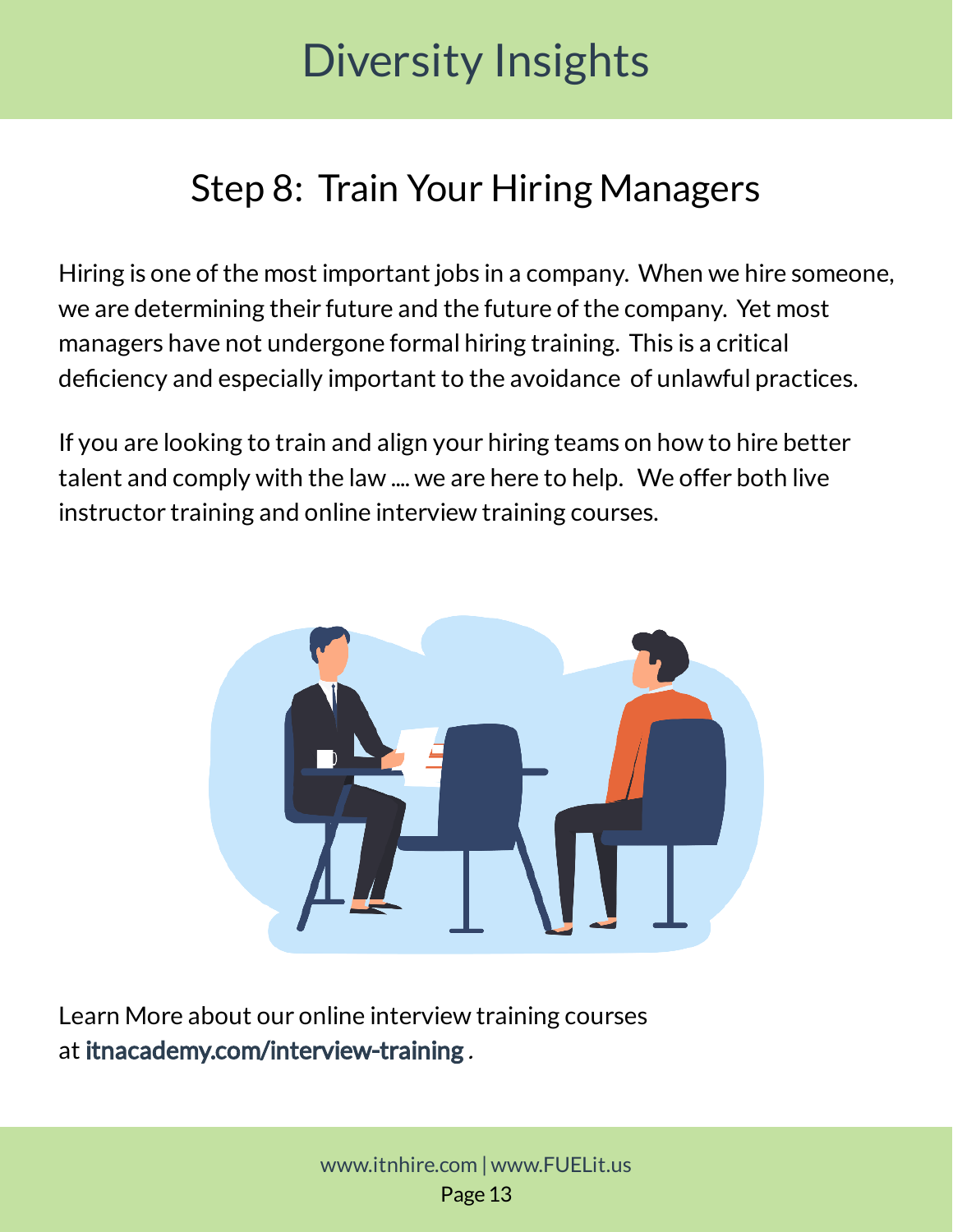

#### **Training Options**

- Online Training
- Instructor Led Training  $\bullet$
- On-premise Training
- Consulting

| <b>Recruiting New People</b>               | <b>Recruitment Law -</b><br><b>IRCA and Patriot Act (2)</b><br>Parts)                | <b>Recruitment Law - EEO</b><br><b>Set of Laws (2 Parts)</b>                                          | <b>Recruitment - Job</b><br><b>Analysis and Job</b><br><b>Description</b>                    |
|--------------------------------------------|--------------------------------------------------------------------------------------|-------------------------------------------------------------------------------------------------------|----------------------------------------------------------------------------------------------|
| <b>Recruitment Strategies</b><br>(2 Parts) | <b>Recruitment - Process</b><br>and Strategy                                         | <b>Selecting New</b><br><b>Employees - Criteria</b><br><b>Development and</b><br><b>Resume Review</b> | <b>Selecting New</b><br><b>Employees - Testing</b>                                           |
| <b>Interview and</b><br><b>Selection</b>   | <b>Choosing an Interview</b><br><b>Format and Considering</b><br><b>Legal Issues</b> | <b>Types of Interviews and</b><br><b>Interview Questions</b>                                          | <b>Matching Applicants</b><br>with Job Specifications<br>and Conducting<br><b>Interviews</b> |
| <b>Selection Methods</b>                   | <b>Interview Methods and</b><br><b>Avoiding Mistakes</b>                             | <b>Making the Offer</b>                                                                               | <b>The Selection Process</b>                                                                 |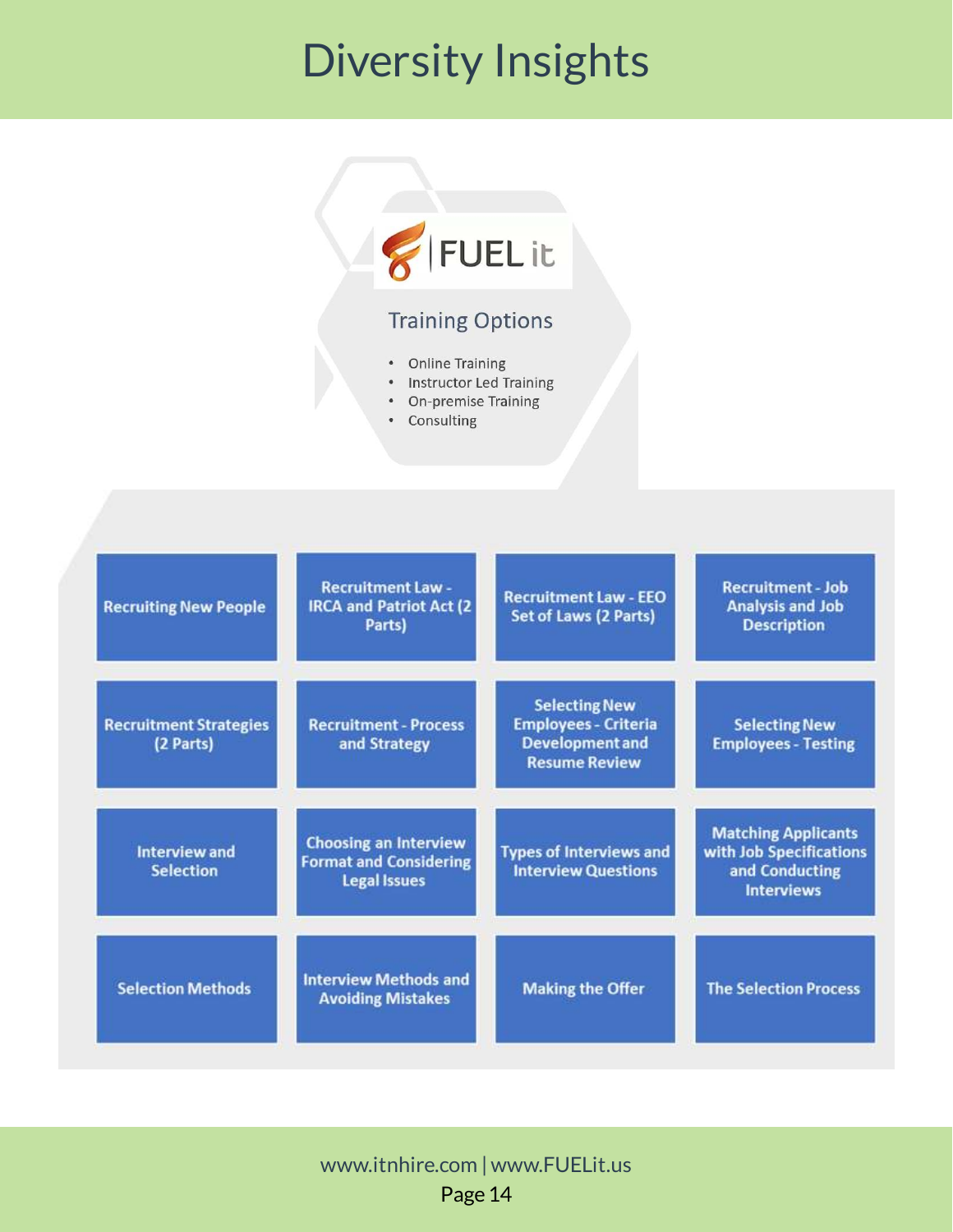#### **Conclusions**

We created this eBook imagining an ideal situation where recruiters, hiring managers and everyone else involved in the recruiting process was trained, in agreement and understands the law. Our goal is that your company hiring practices will be structured in a way to help you make easy, data-driven hiring decisions rather than relying on the untrained instincts of your hiring teams.

We hope that we have made the case that not only is it possible. There is a blueprint for you to follow and achieve success. Most importantly, the process is based on objective data and insights. The process removes personal biases to open the doors to a more diverse and inclusive organization, not to mention one that complies with the law.

We welcome any of your feedback and are happy to lend our expertise.